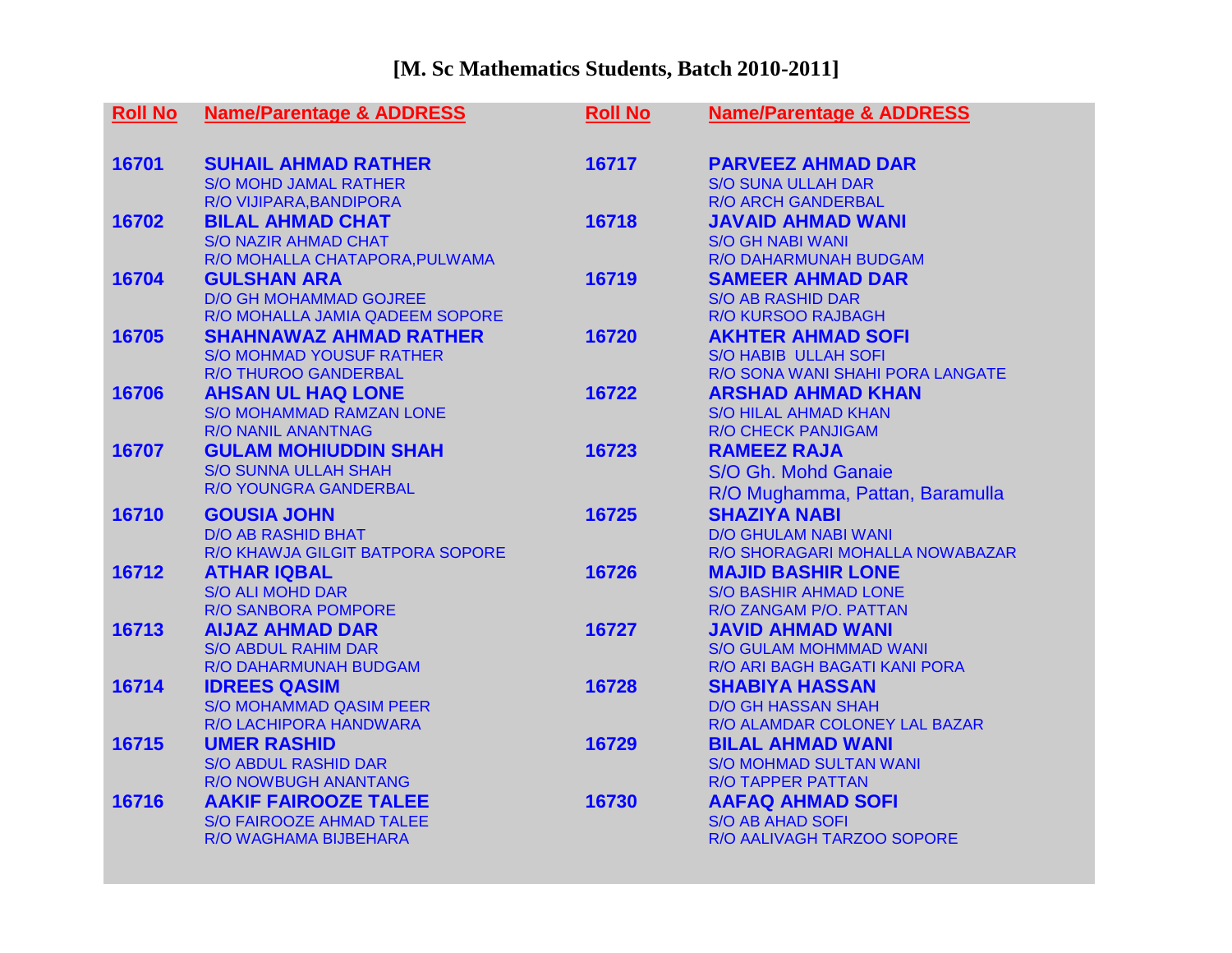| 16732 | <b>MUZAFAR AHMAD AKHOON</b>    | 16748 | <b>TARIQ AHMAD DAR</b>           |
|-------|--------------------------------|-------|----------------------------------|
|       | <b>S/O GULAM AHMAD</b>         |       | <b>S/O ABDUL REHMAN DAR</b>      |
|       | R/O CHATTERHAMA HAZRATBAL      |       | <b>R/O KARSOO RAJBAGH</b>        |
| 16733 | <b>AB RASHID MIR</b>           | 16751 | <b>BASHIR AHMAD WAR</b>          |
|       | <b>S/O ASSADULLAH MIR</b>      |       | <b>S/O AHAD WAR</b>              |
|       | <b>R/O PAYMUS BUDGAM</b>       |       | <b>R/O SODAL HANDWARA</b>        |
| 16734 | <b>KHALID RASHID MONGA</b>     | 16752 | <b>ASGAR ALI</b>                 |
|       | <b>S/O BASHIR AHMAD MONGA</b>  |       | <b>S/O HABIB ULLAH</b>           |
|       | R/O BONIYAR BARAMULLA          |       | R/O YONABALTAT KARGIL            |
| 16735 | <b>OVAIS AHMAD MASOODI</b>     | 16754 | <b>SHAKIR MAJEED</b>             |
|       | <b>S/O BAHAUD-DIN MASOODI</b>  |       | <b>S/O AB. MAJEED GANIE</b>      |
|       | R/O MUQAMPEERAN BONIYA         |       | R/O BAGI-ISLAM SOPORE BARAMULLA  |
| 16736 | <b>MOHD KHURSHEED MIR</b>      | 16755 | <b>PARVAIZ AHMAD BHAT</b>        |
|       | <b>S/O ABDUL RASHIF MIR</b>    |       | <b>S/O MOHAMMAD AMIN BHAT</b>    |
|       | <b>KHAWAR PORA, KARNAH</b>     |       | R/O UMAR COLONY LALBAZAR SGR.    |
| 16737 | <b>HILAL AHMAD GANIE</b>       | 16756 | <b>FIDA HUSSAIN</b>              |
|       | <b>S/O GH MOHD GANIE</b>       |       | <b>S/O NOOR MOHD BHAT</b>        |
|       | R/O WAGOORA BARAMULLA          |       | R/O SULTAN PORA BEJBEHARA ANG.   |
| 16738 | <b>FIRDOUS BASHIR</b>          | 16757 | <b>SHUGUFA FAHEEM</b>            |
|       | <b>S/O BASHIR AHMAD MALIK</b>  |       | <b>D/O IRSHAD AHMAD DAR</b>      |
|       | R/O KALMOONA KUPWARA           |       | R/O ARIGAM TRAL PULWAMA          |
| 16741 | <b>GULAM MURTAZA</b>           | 16758 | <b>LUBNA WALI SHAH</b>           |
|       | <b>S/O MOHD ALI</b>            |       | <b>D/O WALI MOHD SHAH</b>        |
|       | R/O DISKET NUBRA LEH           |       | R/O PAPCHAN BANDIPORA            |
| 16743 | <b>REZWAN UL SHABAN</b>        | 16759 | <b>ISHRAT-UL-FATIMA</b>          |
|       | <b>S/O MOHAMAD SHABAN BHAT</b> |       | <b>D/O GHULAM AHMAD BHAT</b>     |
|       | R/O LAR GANDERBAL              |       | R/O BHAT MUHALAH PATTAN          |
| 16744 | <b>SHABIR AHMED DAR</b>        | 16760 | <b>MOHAMMAD SHAHID RESHI</b>     |
|       | <b>S/O GULAM HASSAN DAR</b>    |       | <b>S/O MOHAMMAD YAQOOB RESHI</b> |
|       | R/O HADI PORA RAFIABAD         |       | <b>R/O PANIWAH KULGAM</b>        |
| 16745 | <b>UZMA MUBEEN</b>             | 16761 | <b>AAMIR MOHI-UD-DIN LONE</b>    |
|       | <b>D/O NOOR U DIN AHANGAR</b>  |       | S/O GH. MOHI UD DIN LONE         |
|       | R/O NAYAK BAGH NATIPORA        |       | <b>R/O HEFF SHIRMAL SHOPIAN</b>  |
| 16746 | <b>MOHD SHAFIQ</b>             | 16762 | <b>MOHAMD SALEEM LONE</b>        |
|       | <b>S/O MOHD BASHIR</b>         |       | S/O GH. MOHMD LONE               |
|       | <b>R/O LAH RAJOURI</b>         |       | R/O AM-BURAN PATTAN              |
| 16747 | <b>FAYAZ AHMAD PEER</b>        | 16765 | <b>ARSHAD AHMAD BHAT</b>         |
|       | <b>S/O NAZIR AHMAD PEER</b>    |       | <b>S/O MUHAMMAD AKBAR BHAT</b>   |
|       | R/O HARWAN BARAMULLA           |       | <b>R/O KEEGAN SHOPIAN</b>        |